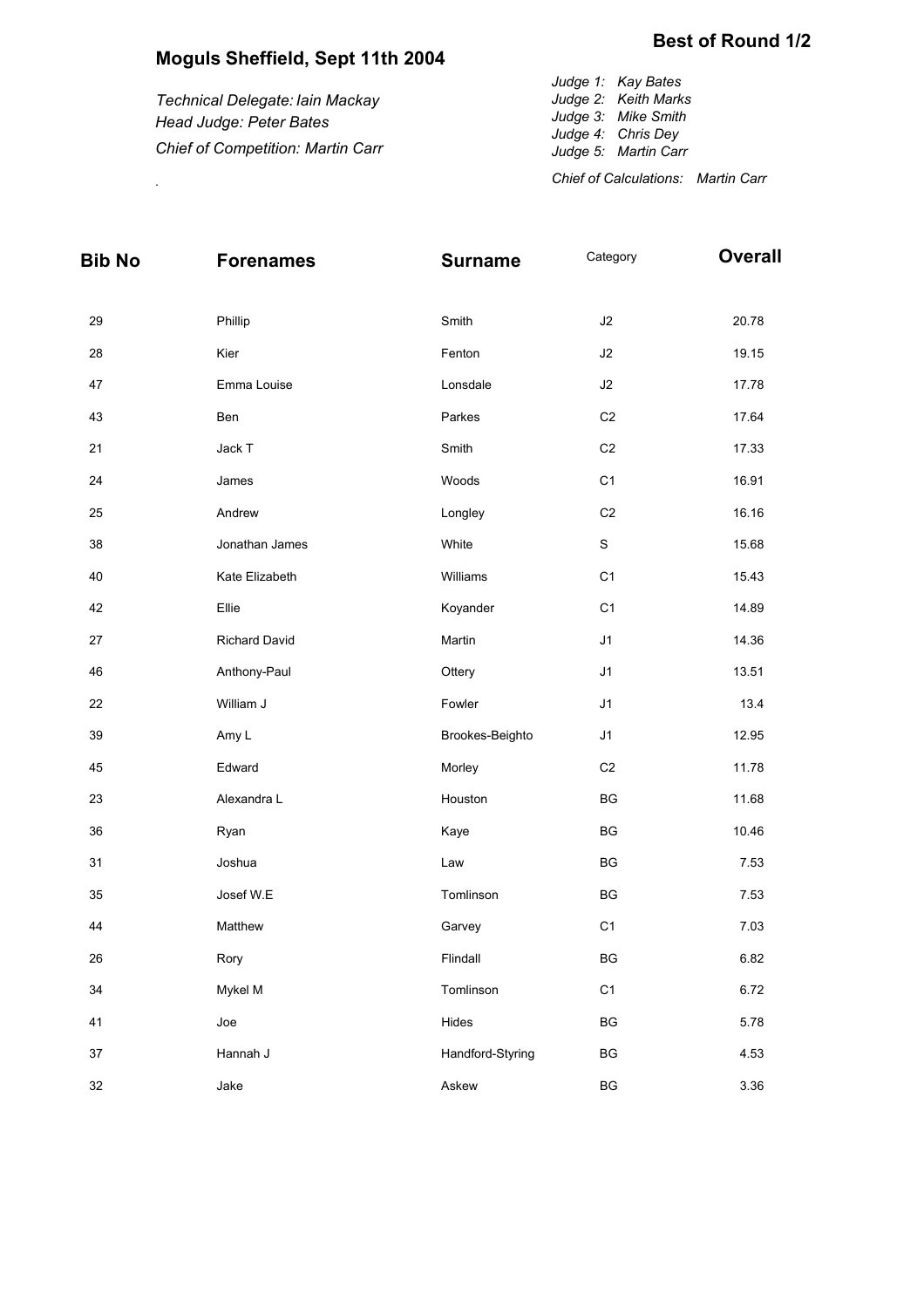| Moguls Sheffield, Sept 11th 2004         | Chief of Calculations: Martin Carr         | <b>Round 1 Results</b> |       |
|------------------------------------------|--------------------------------------------|------------------------|-------|
| Technical Delegate: Iain Mackay          | Judge 1: Kay Bates<br>Judge 2: Keith Marks |                        |       |
| Head Judge: Peter Bates                  | Judge 3: Mike Smith                        |                        |       |
| <b>Chief of Competition: Martin Carr</b> | Judge 4: Chris Dey<br>Judge 5: Martin Carr | Pace Time:             | 15.11 |

| <b>Names</b>   |          | Category       | Turns J1-3     |     |                | <b>Air J4-5</b>                           | Total Turns and Air                                     |       | Time in Sec and Scor |       | <b>Overall</b> |       |  |
|----------------|----------|----------------|----------------|-----|----------------|-------------------------------------------|---------------------------------------------------------|-------|----------------------|-------|----------------|-------|--|
|                |          |                |                |     |                |                                           | Jump Categor                                            |       |                      |       |                |       |  |
| Phillip        | Smith    | J2             | 3.6            | 3.4 | $\overline{4}$ | 1.7<br>$\overline{2}$<br>T<br>S           | $1.8$ 2.2<br>$\mathbf S$<br>T                           | 11    | 2.63                 | 12.22 | 7.15           | 20.78 |  |
| Emma Louise    | Lonsdale | J2             | 4              | 3.6 | 3.8            | $1 \t1.1$<br>S<br>T                       | 10.9<br>$\mathbf S$<br>T                                | 11.39 | 1.37                 | 16.24 | 5.02           | 17.78 |  |
| Kier           | Fenton   | $\sf J2$       | 3.6            | 3.4 | 3.7            | $0.9$ 0.7<br>S<br>$\top$                  | $0.9$ 0.9<br>S<br>T                                     | 10.7  | 1.15                 | 15.94 | 5.18           | 17.03 |  |
| James          | Woods    | C <sub>1</sub> | 2.3            | 2.7 | 2.8            | $1.5$ 1.9<br>S<br>T.                      | $1.7 \t 2$<br>S<br>$\top$                               | 7.8   | 2.43                 | 13.12 | 6.67           | 16.9  |  |
| Jack T         | Smith    | C <sub>2</sub> | 2.9            | 2.9 | 3.7            | $1.1 \t0.5$<br>S<br>T.                    | $1.1 \t0.7$<br>$\mathbf S$<br>T                         | 9.5   | 1.17                 | 14.61 | 5.88           | 16.55 |  |
| Ben            | Parkes   | C <sub>2</sub> | $\overline{3}$ | 2.5 | 2.7            | $1.2$ 1.1<br>S<br>T.                      | $0.9$ 1.3<br>S<br>T                                     | 8.19  | 1.54                 | 14.24 | 6.08           | 15.81 |  |
| Jonathan James | White    | $\mathbb S$    | $\mathbf{3}$   | 3.3 | 3.4            | 1.1<br>$\overline{0}$<br>S<br>$\mathsf 0$ | $\overline{0}$<br>$\mathbf S$<br>$\mathbf 0$            | 9.69  | 0.74                 | 15.8  | 5.25           | 15.68 |  |
| Kate Elizabeth | Williams | C <sub>1</sub> | 2.7            | 3.1 | 3.3            | $0.4$ 1.8<br>St<br>S                      | $0.2$ 1.8<br>St<br>$\mathbf{s}$                         | 9.1   | 1.42                 | 16.46 | 4.91           | 15.43 |  |
| Ellie          | Koyander | C <sub>1</sub> | 2.8            | 2.5 | 3              | 0.3<br>St S                               | 0.4<br>$\overline{\phantom{0}}$ 1<br>St<br>$\mathbf{s}$ | 8.3   | 0.88                 | 14.94 | 5.71           | 14.89 |  |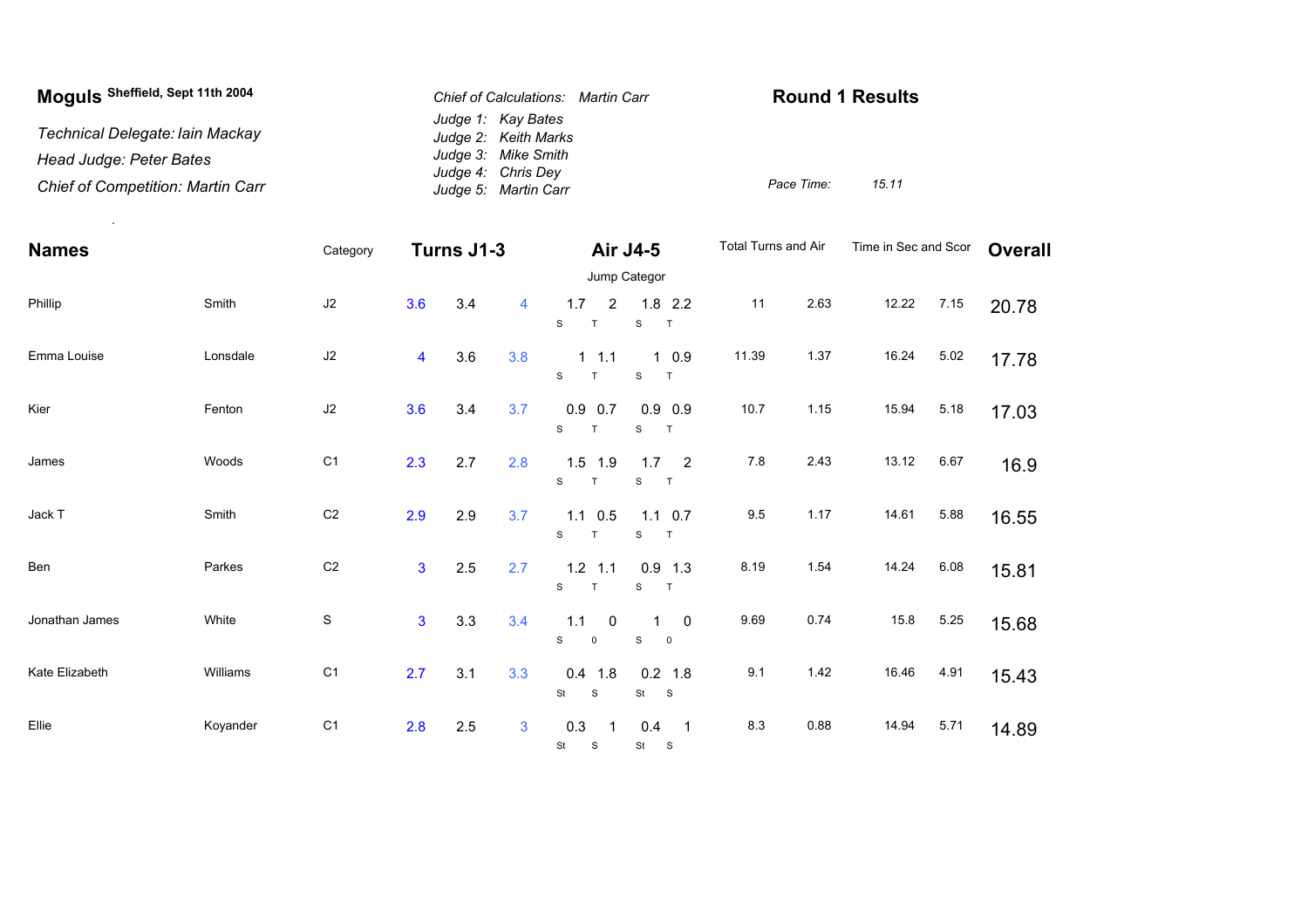| <b>Names</b>         |                 | Category               | Turns J1-3     |                  |              | <b>Air J4-5</b>                                           |                                                       | <b>Total Turns and Air</b> |      | Time in Sec and Scor |             | <b>Overall</b> |  |
|----------------------|-----------------|------------------------|----------------|------------------|--------------|-----------------------------------------------------------|-------------------------------------------------------|----------------------------|------|----------------------|-------------|----------------|--|
|                      |                 |                        | Jump Categor   |                  |              |                                                           |                                                       |                            |      |                      |             |                |  |
| Andrew               | Longley         | C <sub>2</sub>         | 2.6            | 2.4              | 2.3          | 1.3<br>0<br>$\mathsf T$<br>$\mathsf 0$                    | 1.4<br>$\pmb{0}$<br>$\top$<br>$\mathbf 0$             | $7.3$                      | 0.9  | 13.4                 | 6.53        | 14.73          |  |
| Anthony-Paul         | Ottery          | J1                     | 2.2            | 2.1              | 2.5          | $1.3$ 0.6<br>$\mathbf S$<br>X                             | $1.3$ 0.8<br>$\mathbf S$<br>$\boldsymbol{\mathsf{X}}$ | $6.8\,$                    | 1.34 | 15.58                | 5.37        | 13.51          |  |
| William J            | Fowler          | $\sf J1$               | 1.6            | $\mathbf{2}$     | 2.3          | $1.6$ 0.4<br>$\mathbf S$<br>$\top$                        | 1.4 0.6<br>${\mathsf S}$<br>$\top$                    | 5.9                        | 1.39 | 14.18                | 6.11        | 13.4           |  |
| <b>Richard David</b> | Martin          | J <sub>1</sub>         | $\overline{2}$ | 2.1              | 2.6          | $0.7\quad0.6$<br>$\mathbf S$<br>$\top$                    | $0.6$ 0.9<br>$\mathbf S$<br>T                         | 6.69                       | 0.95 | 16.28                | $\mathbf 5$ | 12.64          |  |
| Alexandra L          | Houston         | $\mathsf{B}\mathsf{G}$ | 2.8            | 2.3              | 2.5          | 0.4<br>0<br>T<br>$\pmb{0}$                                | $\pmb{0}$<br>0.5<br>$\top$<br>$\mathbf 0$             | $7.6\,$                    | 0.29 | 18.57                | 3.79        | 11.68          |  |
| Amy L                | Brookes-Beighto | J1                     | 1.8            | 2.2              | 2.1          | 0.6<br>0<br>T<br>$\pmb{0}$                                | $\pmb{0}$<br>0.6<br>$\mathsf T$<br>$\mathbf 0$        | 6.1                        | 0.4  | 16.38                | 4.95        | 11.45          |  |
| Edward               | Morley          | C <sub>2</sub>         | 1.3            | $\boldsymbol{2}$ | 1.7          | 1.3<br>0<br>S<br>$\mathsf{O}\xspace$                      | $\pmb{0}$<br>1.1<br>$\mathbf S$<br>$\mathbf 0$        | 5                          | 0.85 | 16.12                | 5.09        | 10.94          |  |
| Ryan                 | Kaye            | BG                     | 1.5            | 1.4              | 1.9          | $\mathbf 0$<br>1.1<br>$\mathsf{T}$<br>$\mathsf{O}\xspace$ | 0.9<br>$\pmb{0}$<br>$\mathsf T$<br>$\mathsf 0$        | 4.8                        | 0.66 | 16.29                | $\mathbf 5$ | 10.46          |  |
| Josef W.E            | Tomlinson       | BG                     | $\mathbf{1}$   | $\mathbf{1}$     | 1.2          | 0.6<br>0<br>T<br>$\mathsf{O}\xspace$                      | 0.6<br>$\pmb{0}$<br>$\mathsf T$<br>$\pmb{0}$          | $3.2\,$                    | 0.4  | 18.31                | 3.93        | 7.53           |  |
| Joshua               | Law             | BG                     | 0.8            | 0.6              | $\mathbf{1}$ | 0<br>1<br>$\mathbf S$<br>$\mathsf{O}\xspace$              | 0.8<br>$\pmb{0}$<br>$\mathbf S$<br>$\mathsf 0$        | $2.4\,$                    | 0.63 | 17.22                | 4.5         | 7.53           |  |
| Rory                 | Flindall        | BG                     | 0.5            | 0.5              | 0.5          | $0.6$ 0.5<br>${\tt S}$<br>$\top$                          | $0.4$ 0.4<br>T<br>S                                   | 1.5                        | 0.64 | 16.89                | 4.68        | 6.82           |  |
| Mykel M              | Tomlinson       | C <sub>1</sub>         | 1.1            | $1.1$            | 1.5          | 0.3<br>$\pmb{0}$<br><b>St</b><br>$\mathsf{o}$             | 0.2<br>$\pmb{0}$<br>St 0                              | $3.7\,$                    | 0.12 | 20.24                | 2.9         | 6.72           |  |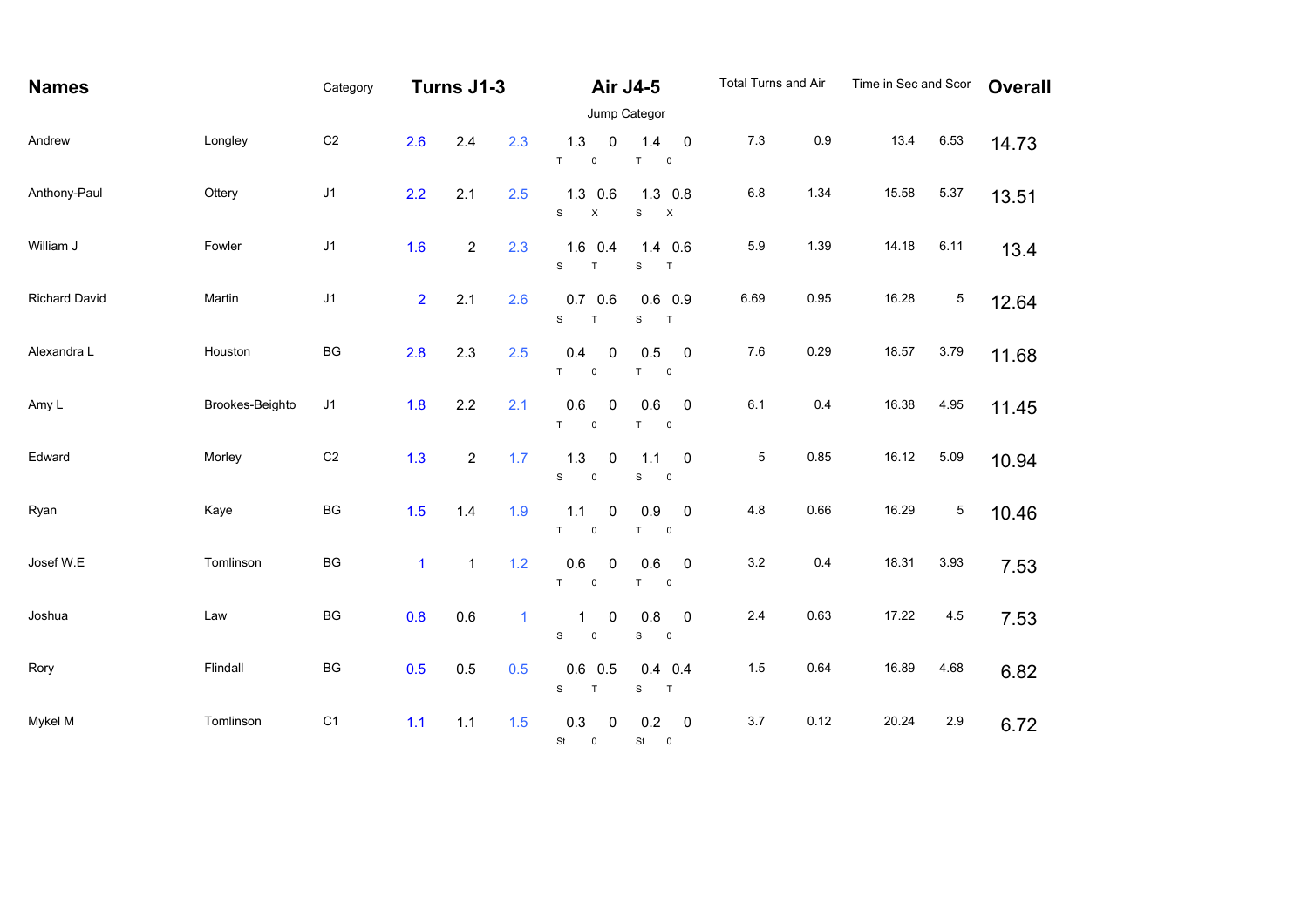| <b>Names</b> |                  | Category       | Turns J1-3 |     |     | <b>Air J4-5</b>                  |                |                                         | <b>Total Turns and Air</b> |     | Time in Sec and Scor |       | <b>Overall</b> |      |  |
|--------------|------------------|----------------|------------|-----|-----|----------------------------------|----------------|-----------------------------------------|----------------------------|-----|----------------------|-------|----------------|------|--|
|              |                  |                |            |     |     |                                  | Jump Categor   |                                         |                            |     |                      |       |                |      |  |
| Matthew      | Garvey           | C <sub>1</sub> | 0.1        | 0.1 | 0.5 | 0<br>$\mathbf{0}$<br>$\mathbf 0$ | $\overline{0}$ | $0\quad 0$<br>$0\qquad 0$               |                            | 0.7 | $\mathsf{O}$         | 15.18 | 5.58           | 6.28 |  |
| Joe          | Hides            | BG             | 0.2        | 0.3 | 0.6 | 0.2<br>St<br>$\mathbf 0$         | 0              | 0.1<br>St<br>$\overline{\phantom{0}}$   | $\overline{\mathbf{0}}$    | 1.1 | 0.07                 | 17.01 | 4.61           | 5.78 |  |
| Hannah J     | Handford-Styring | BG             | 0.2        | 0.5 | 0.7 | 0.2<br>St<br>$\overline{0}$      | $\Omega$       | 0.1<br>St<br>$\overline{\phantom{0}}$   | $\overline{\mathbf{0}}$    | 1.4 | 0.07                 | 19.94 | 3.06           | 4.53 |  |
| Jake         | Askew            | BG             | 0.1        | 0.1 | 0.1 | 0<br>$\mathbf{0}$<br>$^{\circ}$  | $\overline{0}$ | $\mathbf{0}$<br>$\overline{\mathbf{0}}$ | $0\qquad 0$                | 0.3 | 0                    | 999   | 0              | 0.3  |  |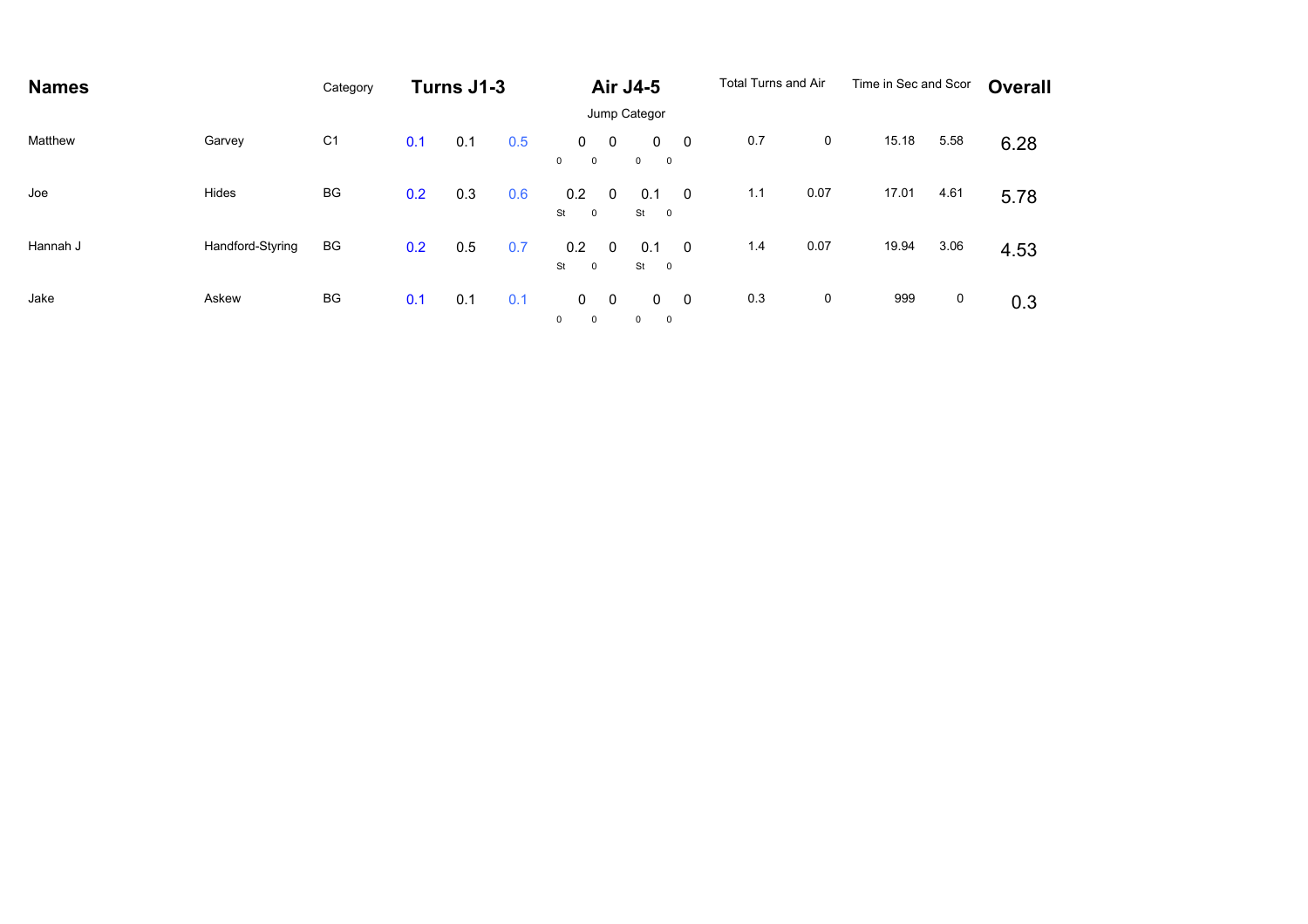| Moguls Sheffield, Sept 11th 2004         | Chief of Calculations: Martin Carr | <b>Round 2 Results</b> |  |  |  |
|------------------------------------------|------------------------------------|------------------------|--|--|--|
|                                          | Judge 1: Kay Bates                 |                        |  |  |  |
| Technical Delegate: Iain Mackay          | Judge 2: Keith Marks               |                        |  |  |  |
| Head Judge: Peter Bates                  | Judge 3: Mike Smith                | 15.11<br>Pace Time:    |  |  |  |
|                                          | Judge 4: Chris Dev                 |                        |  |  |  |
| <b>Chief of Competition: Martin Carr</b> | Judge 5: Martin Carr               |                        |  |  |  |

.

| <b>Forenames</b> | <b>Surname</b> | Category       | Judge 1 | Judge 2 | Judge 3 |                                                                 |                                    |      |      |             | Judge 4 Judge 5 Total Turns Air Time Time Score Overall |
|------------------|----------------|----------------|---------|---------|---------|-----------------------------------------------------------------|------------------------------------|------|------|-------------|---------------------------------------------------------|
|                  |                |                |         |         |         | Category                                                        | Category                           |      |      |             |                                                         |
| Kier             | Fenton         | $\sf J2$       | 4.2     | 3.9     | 3.8     | 1.1<br>$\overline{1}$<br>S<br>T                                 | 1.1 1.2 11.89<br>S<br>$\mathbf{T}$ |      |      | 1.51  14.86 | $5.75$ 19.15                                            |
| Phillip          | Smith          | $\sf J2$       | 3.1     | 2.7     | 2.9     | $1.8$ 2.1<br>S<br>T                                             | $1.7$ 2.3<br>S T                   | 8.7  | 2.7  | 11.71       | <sup>7.42</sup> 18.82                                   |
| Ben              | Parkes         | C <sub>2</sub> | 3.5     | 3.5     | 3.1     | $1.2\quad 0.9$<br>S<br>$\mathsf{T}$                             | $1.4$ 1<br>S T                     | 10.1 | 1.55 | 14.41       | 5.99 17.64                                              |
| Jack T           | Smith          | C <sub>2</sub> | 3.2     | 3.6     | 3.3     | $1.2 \quad 0.7$<br>S<br>T                                       | $1.1 \t0.8$<br>S T                 | 10.1 |      |             | 1.31 14.54 5.92 17.33                                   |
| James            | Woods          | C <sub>1</sub> | 2.8     | 2.6     | 2.8     | $1.4$ 1.5<br>S<br>T                                             | $1.6$ 1.7<br>S T                   | 8.19 | 2.12 | 13.26       | 6.6 16.91                                               |
| Emma Louise      | Lonsdale       | J2             | 3.5     | 3.7     | 3.5     | $1 \t0.7$<br>$\mathsf{s}$<br>T                                  | $0.8\ 0.8$<br>S                    | 10.7 | 1.12 | 16.46       | 4.91 16.73                                              |
| Andrew           | Longley        | C <sub>2</sub> | 2.6     | 2.3     | 2.9     | $1.2$ 1.5<br>T S                                                | $1.1$ 1.6<br>T S                   | 7.8  | 1.86 | 13.45       | $6.5$ 16.16                                             |
| Jonathan James   | White          | S              | 2.6     | 3.1     | 3.6     | 1.2<br>$\overline{\mathbf{0}}$<br>S<br>$\overline{\phantom{0}}$ | $1.2 \t 0$<br>$S \qquad 0$         | 9.3  | 0.85 | 15.96       | $5.17$ 15.32                                            |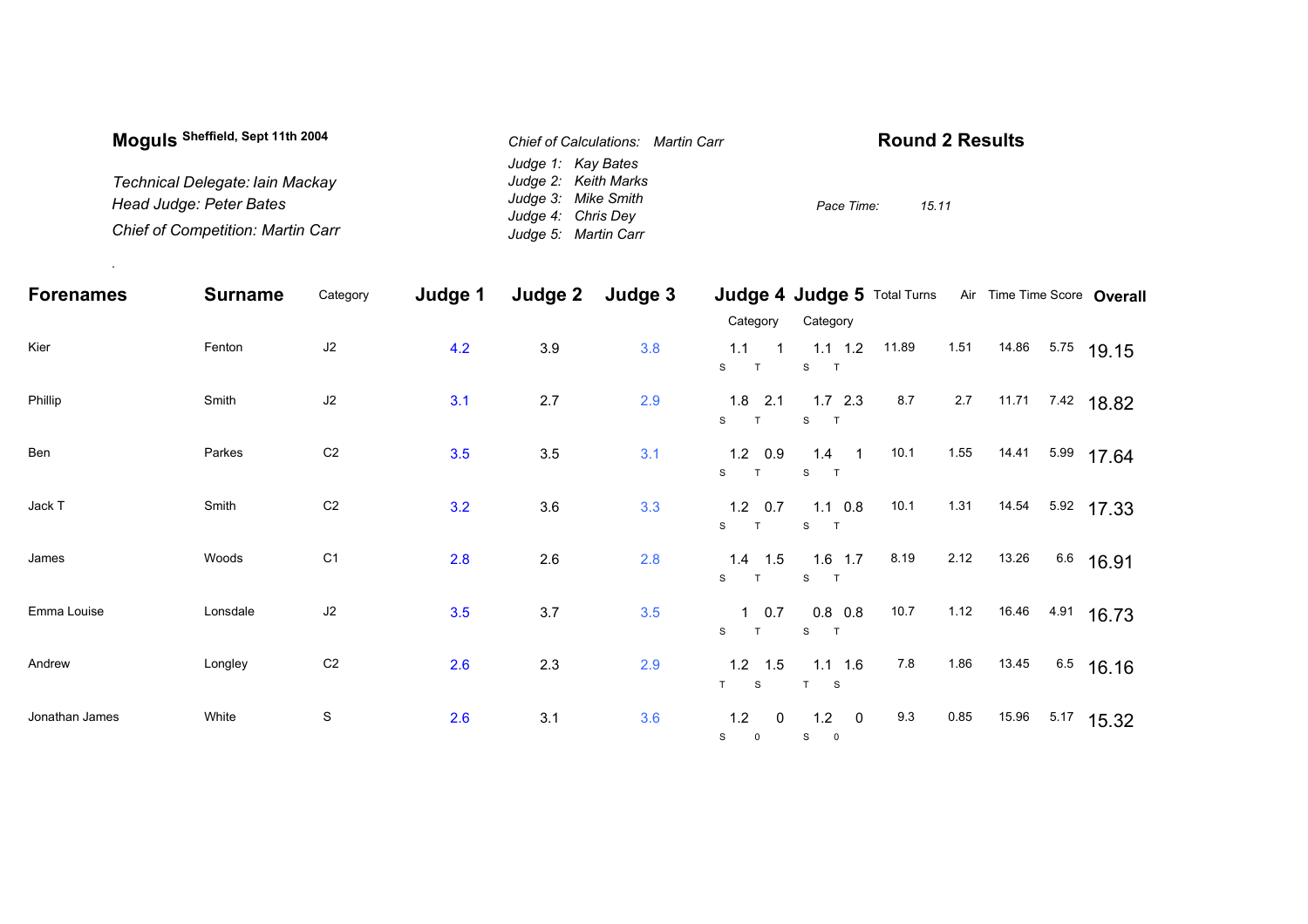| <b>Forenames</b>     | <b>Surname</b>  | Category               | Judge 1        | Judge 2        | Judge 3        | Category                                                       | Judge 4 Judge 5 Total Turns Air Time Time Score Overall<br>Category |                |      |       |      |              |
|----------------------|-----------------|------------------------|----------------|----------------|----------------|----------------------------------------------------------------|---------------------------------------------------------------------|----------------|------|-------|------|--------------|
| <b>Richard David</b> | Martin          | J1                     | 2.8            | 2.6            | 2.5            | 0.8<br>0.9<br>S<br>T                                           | $0.7\ 0.8$<br>$\mathbf S$<br>$\overline{a}$                         | $7.9$          | 1.08 | 15.57 |      | 5.38 14.36   |
| Kate Elizabeth       | Williams        | C <sub>1</sub>         | $\overline{2}$ | $1.7$          | 2.7            | 0.2<br>1.9<br>St<br>S                                          | $0.2$ 1.6<br>$St$ $S$                                               | 6.4            | 1.33 | 15.73 |      | $5.29$ 13.02 |
| Amy L                | Brookes-Beighto | J <sub>1</sub>         | 2.6            | 2.7            | 2.9            | 0.9<br>$\overline{\mathbf{0}}$<br>S<br>$\overline{\mathbf{0}}$ | $\overline{0}$<br>$1 \quad$<br>${\mathsf S}$<br>$\overline{0}$      | $8.2\,$        | 0.67 | 18.02 |      | 4.08 12.95   |
| Edward               | Morley          | $\mathbb{C}2$          | 1.6            | 1.8            | 2.1            | 0.3<br>0.2<br><b>St</b><br>T                                   | $0.2$ 0.3<br>St T                                                   | 5.5            | 0.29 | 14.41 |      | 5.99 11.78   |
| Anthony-Paul         | Ottery          | J1                     | 1.6            | 1.5            | $1.1$          | $1 \t0.9$<br>${\bf S}$<br>$\top$                               | $1 \t1.1$<br>${\tt S}$<br>$\top$                                    | 4.2            | 1.37 | 15.66 |      | 5.33 10.90   |
| Ryan                 | Kaye            | $\mathsf{B}\mathsf{G}$ | 1.7            | $1.4$          | 1.6            | 0.9<br>$\mathbf 0$<br>S<br>$\overline{\mathbf{0}}$             | $\mathsf 0$<br>1<br>${\mathbb S}$<br>$\overline{\phantom{0}}$       | 4.69           | 0.67 | 16.67 |      | $4.79$ 10.15 |
| Ellie                | Koyander        | C <sub>1</sub>         | 1.5            | $1.2$          | $1.5$          | 0.4<br>0<br>T<br>$\overline{\mathbf{0}}$                       | $\mathbf 0$<br>0.4<br>T<br>$\pmb{0}$                                | 4.2            | 0.26 | 15.55 | 5.39 | 9.85         |
| Alexandra L          | Houston         | $\mathsf{B}\mathsf{G}$ | 2.1            | $\overline{2}$ | $\overline{2}$ | 0<br>0<br>$\mathsf{O}\xspace$<br>$\mathsf 0$                   | 0<br>$\mathbf 0$<br>$\mathsf 0$<br>$\pmb{0}$                        | 6.1            | 0    | 19.46 | 3.32 | 9.42         |
| William J            | Fowler          | J <sub>1</sub>         | 0.1            | 0.5            | 0.5            | 0.4<br>0.5<br>S<br>T                                           | $0.5$ 0.4<br>${\mathsf S}$<br>$\overline{a}$                        | 1.1            | 0.61 | 12.99 | 6.74 | 8.45         |
| Matthew              | Garvey          | C <sub>1</sub>         | 0.4            | 0.8            | 0.5            | 0.6<br>$\overline{0}$<br>S<br>$\overline{\mathbf{0}}$          | 0.7 0<br>${\mathsf S}$<br>$\overline{\phantom{0}}$                  | 1.7            | 0.45 | 16.5  | 4.88 | 7.03         |
| Josef W.E            | Tomlinson       | BG                     | 0.6            | 0.6            | 0.8            | 0.2<br>$\pmb{0}$<br>$T \qquad 0$                               | $\overline{\mathbf{0}}$<br>0.3<br>$T$ 0                             | $\overline{a}$ | 0.16 | 17.25 | 4.49 | 6.65         |